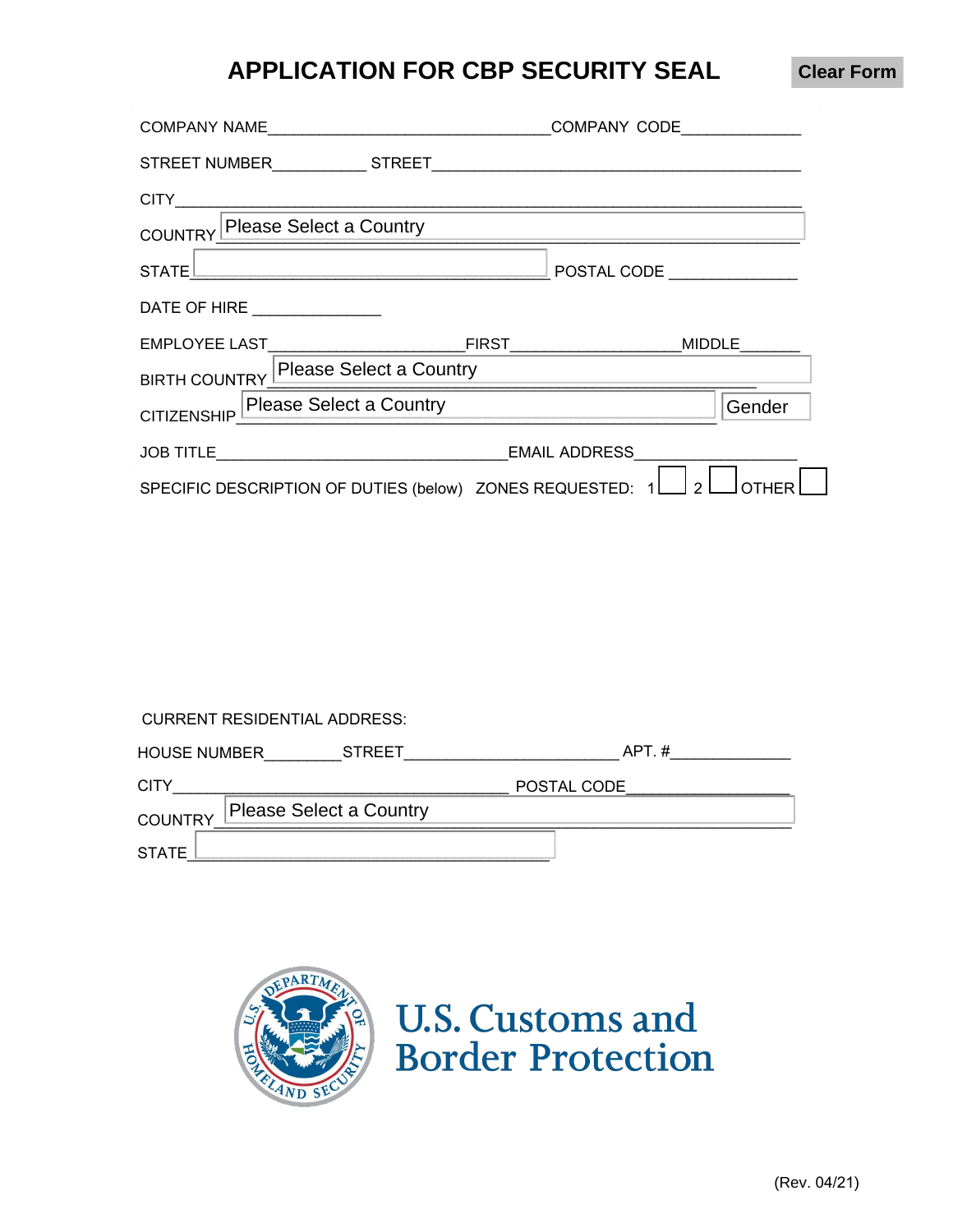#### DEPARTMENT OF HOMELAND SECURITY U.S. Customs and Border Protection

### **APPLICATION FOR IDENTIFICATION CARD**

|                                                                                            |                                                                         | 19 U.S.C. 66, 1551, 1555, 1565, 1624, 1641;                                                                 | 19 CFR 112.42, 118, 122.182, 146.6                        |                                                             |                                         | OMB No.1651-0008<br>Exp. 02-28-2018 |
|--------------------------------------------------------------------------------------------|-------------------------------------------------------------------------|-------------------------------------------------------------------------------------------------------------|-----------------------------------------------------------|-------------------------------------------------------------|-----------------------------------------|-------------------------------------|
| 1. TYPE OF ACTIVITY REQUIRING IDENTIFICATION CARD                                          |                                                                         |                                                                                                             |                                                           |                                                             | 2. DATE OF THIS APPLICATION             |                                     |
| Cartman/<br>Lighterman                                                                     | <b>CBP</b><br>Broker's<br>Security Area  <br> dentification<br>Employee | Warehouse Officer<br>or Employee                                                                            | Container Station ⊓<br>Employee                           | Foreign<br><b>CES</b><br>Trade Zone<br>Employee<br>Employee |                                         |                                     |
| 3. NAME (Last, First, & Middle)                                                            |                                                                         |                                                                                                             |                                                           |                                                             | 4. SOCIAL SECURITY NUMBER               |                                     |
|                                                                                            |                                                                         |                                                                                                             |                                                           |                                                             |                                         |                                     |
|                                                                                            |                                                                         | 5. LIST ANY OTHER NAMES YOU HAVE EVER BEEN KNOWN BY (Nicknames, aliases, etc.)                              |                                                           |                                                             | 6. DATE OF BIRTH                        |                                     |
|                                                                                            |                                                                         | 7. HOME ADDRESS (Number, Street, City, State, and ZIP Code)                                                 |                                                           |                                                             | 8. NAME AND ADDRESS OF PRESENT EMPLOYER |                                     |
|                                                                                            |                                                                         |                                                                                                             |                                                           |                                                             |                                         |                                     |
|                                                                                            |                                                                         |                                                                                                             |                                                           |                                                             |                                         |                                     |
| 9. HOME PHONE NUMBER                                                                       |                                                                         |                                                                                                             | 10. BUSINESS PHONE NUMBER                                 |                                                             |                                         |                                     |
|                                                                                            |                                                                         |                                                                                                             |                                                           |                                                             |                                         |                                     |
| 11. PLACE OF BIRTH (City, State)                                                           |                                                                         |                                                                                                             | 12. HEIGHT                                                | 13. WEIGHT                                                  | 14. COLOR HAIR                          | 15. COLOR EYES                      |
|                                                                                            |                                                                         |                                                                                                             |                                                           |                                                             |                                         |                                     |
| <b>16. VISIBLE SCARS OR MARKS</b>                                                          |                                                                         |                                                                                                             |                                                           |                                                             |                                         |                                     |
| 17. U.S. COAST GUARD PORT SECURITY CARD NUMBER                                             |                                                                         |                                                                                                             | 18. U.S. MERCHANT MARINE CARD NUMBER                      |                                                             |                                         |                                     |
|                                                                                            |                                                                         |                                                                                                             |                                                           |                                                             |                                         |                                     |
|                                                                                            |                                                                         | 19. HAVE YOU EVER APPLIED FOR CARD IN ITEM 17 OR ITEM                                                       | 20. HAS APPLICATION FOR EITHER CARD IN ITEM 17 OR 18 BEEN |                                                             |                                         |                                     |
| 18?                                                                                        |                                                                         |                                                                                                             | DENIED?                                                   |                                                             |                                         |                                     |
| <b>YES</b><br><b>NO</b><br>(Skip Items 20 and 21)<br>21. EXPLANATION OF APPLICATION DENIAL |                                                                         |                                                                                                             |                                                           | YES (If Yes, explain in Item 21)                            | <b>NO</b>                               | (Skip Item 21)                      |
|                                                                                            |                                                                         |                                                                                                             |                                                           |                                                             |                                         |                                     |
|                                                                                            |                                                                         | 22. LIST ALL RESIDENCES DURING THE LAST 5 YEARS (List in reverse order, beginning with the present address) |                                                           |                                                             |                                         |                                     |
|                                                                                            | <b>DATES</b>                                                            |                                                                                                             |                                                           |                                                             |                                         |                                     |
| From                                                                                       | To                                                                      | <b>Number and Street</b>                                                                                    |                                                           |                                                             | City                                    | <b>State</b>                        |
|                                                                                            |                                                                         |                                                                                                             |                                                           |                                                             |                                         |                                     |
|                                                                                            | <b>PRESENT</b>                                                          |                                                                                                             |                                                           |                                                             |                                         |                                     |
|                                                                                            |                                                                         |                                                                                                             |                                                           |                                                             |                                         |                                     |
|                                                                                            |                                                                         |                                                                                                             |                                                           |                                                             |                                         |                                     |
|                                                                                            |                                                                         |                                                                                                             |                                                           |                                                             |                                         |                                     |
|                                                                                            |                                                                         |                                                                                                             |                                                           |                                                             |                                         |                                     |
|                                                                                            |                                                                         |                                                                                                             |                                                           |                                                             |                                         |                                     |

| 23. HAVE YOU EVER SERVED IN THE ARMED SERVICES OF THE U.S.? | 124. BRANCH OF SERVICE |                           |                        |  |
|-------------------------------------------------------------|------------------------|---------------------------|------------------------|--|
| $\Box$ YES<br>$\Box$ No                                     | (Skip Items 24-28)     | Select a Branch           |                        |  |
| 25. DATES OF SERVICE                                        | $\sim$                 | <b>126. SERIAL NUMBER</b> | 127. TYPE OF DISCHARGE |  |

28. IF DISCHARGE WAS OTHER THAN HONORABLE, EXPLAIN IN FULL DETAIL

29. HAVE YOU EVER APPLIED FOR AN IDENTIFICATION CARD WITH HAVE YOU EVER APPLIED FOR AN IDENTIFICATION CARD WITH<br>U.S. CUSTOMS AND BORDER PROTECTION?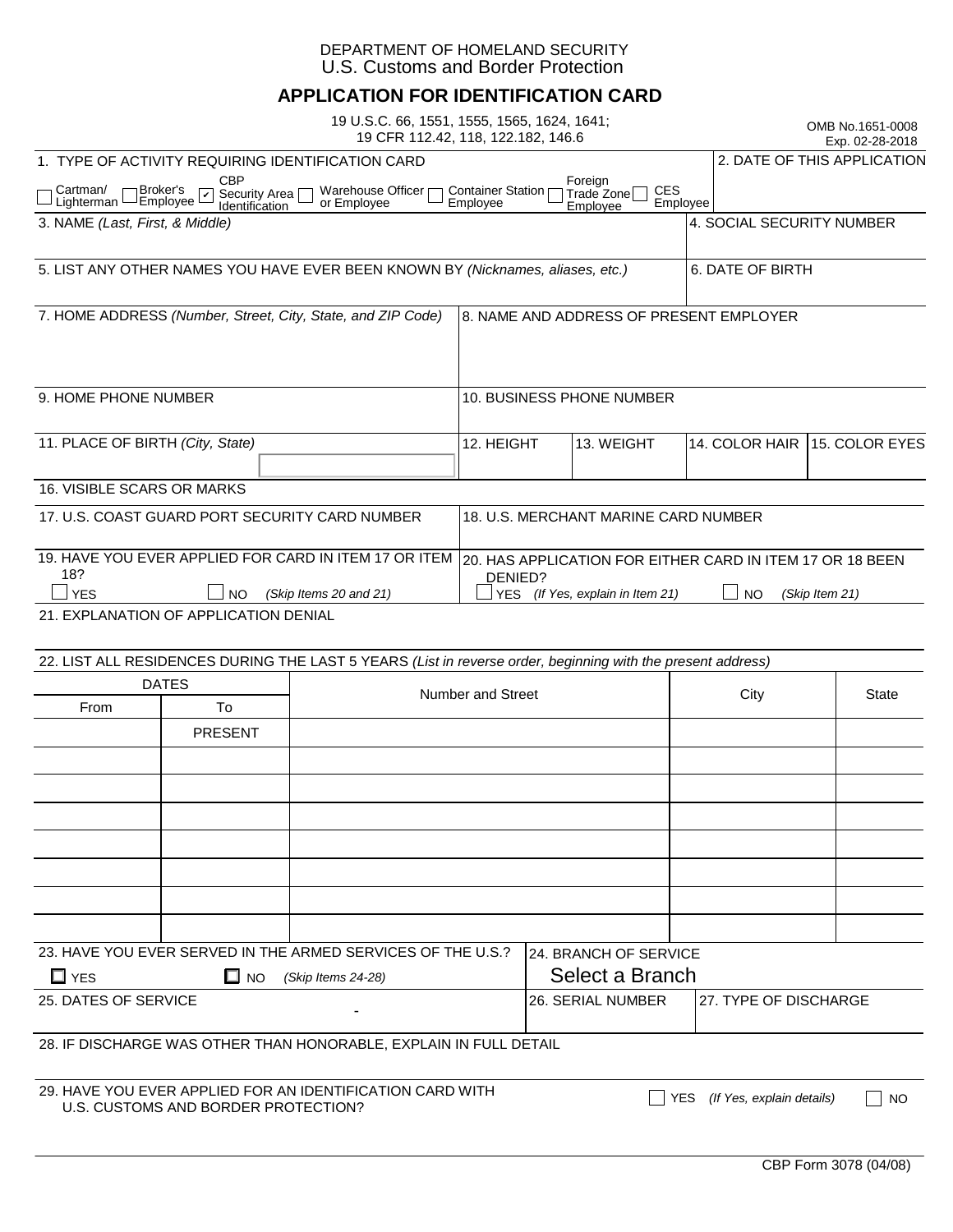| 30. PREVIOUS EMPLOYMENT -- LIST IN CHRONOLOGICAL ORDER. GIVING EARLIEST EMPLOYMENT FIRST <i>(Last 10 Years)</i> |  |  |  |  |
|-----------------------------------------------------------------------------------------------------------------|--|--|--|--|
|-----------------------------------------------------------------------------------------------------------------|--|--|--|--|

| 00: I INLYIOOO LIVII LOTIVILIVI<br><b>DATES</b> |    | <b>LIVE LIVE ON A CHANGE ON A CHANGE OF A CHANGE OF LIVE LOT INILITY IT INCT (LOOK TO TOOLS)</b>                                                                                              |                                                      |
|-------------------------------------------------|----|-----------------------------------------------------------------------------------------------------------------------------------------------------------------------------------------------|------------------------------------------------------|
| From                                            | To | <b>EMPLOYER NAME AND ADDRESS</b>                                                                                                                                                              | <b>OCCUPATION</b>                                    |
|                                                 |    |                                                                                                                                                                                               |                                                      |
|                                                 |    |                                                                                                                                                                                               |                                                      |
|                                                 |    |                                                                                                                                                                                               |                                                      |
|                                                 |    |                                                                                                                                                                                               |                                                      |
|                                                 |    |                                                                                                                                                                                               |                                                      |
|                                                 |    |                                                                                                                                                                                               |                                                      |
|                                                 |    |                                                                                                                                                                                               |                                                      |
|                                                 |    |                                                                                                                                                                                               |                                                      |
|                                                 |    |                                                                                                                                                                                               |                                                      |
|                                                 |    |                                                                                                                                                                                               |                                                      |
|                                                 |    |                                                                                                                                                                                               |                                                      |
|                                                 |    | 31. HAVE YOU EVER BEEN CONVICTED OF ANY CRIME OR OFFENSE (Other than traffic violations, you<br>may exclude any items which occurred before your 16th birthday) IN THIS COUNTRY OR ELSEWHERE? | YES (If YES, explain<br><b>NO</b><br>in Item $32.$ ) |

32. EXPLANATION OF ALL CONVICTIONS *(Federal, State, Military, or Foreign)*

| Date                        | Place                                                                       | Charge                                                                                                                                                                                                                                                                                                                                                                                                                                                          | Court                                        | <b>Final Disposition</b>                                                                                                                                                                                                                                                                                                                                                                                                                                                                   |
|-----------------------------|-----------------------------------------------------------------------------|-----------------------------------------------------------------------------------------------------------------------------------------------------------------------------------------------------------------------------------------------------------------------------------------------------------------------------------------------------------------------------------------------------------------------------------------------------------------|----------------------------------------------|--------------------------------------------------------------------------------------------------------------------------------------------------------------------------------------------------------------------------------------------------------------------------------------------------------------------------------------------------------------------------------------------------------------------------------------------------------------------------------------------|
|                             |                                                                             |                                                                                                                                                                                                                                                                                                                                                                                                                                                                 |                                              |                                                                                                                                                                                                                                                                                                                                                                                                                                                                                            |
|                             |                                                                             |                                                                                                                                                                                                                                                                                                                                                                                                                                                                 |                                              |                                                                                                                                                                                                                                                                                                                                                                                                                                                                                            |
|                             | 33. DO YOU NOW USE OR HAVE YOU EVER USED NARCOTIC DRUGS?                    |                                                                                                                                                                                                                                                                                                                                                                                                                                                                 | YES (If YES, explain<br><b>NO</b><br>below.) | 34. ATTACH PHOTOGRAPH HERE                                                                                                                                                                                                                                                                                                                                                                                                                                                                 |
|                             |                                                                             |                                                                                                                                                                                                                                                                                                                                                                                                                                                                 |                                              | Attach a scan of your<br><b>REAL ID compliant</b><br>identification to the<br>email generated from<br>this application packet.                                                                                                                                                                                                                                                                                                                                                             |
| 35.<br><b>CERTIFICATION</b> | belief, and are made in good faith.                                         | I certify that all of the statements made in this Application are<br>true, complete, and correct to the best of my knowledge and                                                                                                                                                                                                                                                                                                                                | SIGNATURE (Sign in ink)<br>X                 | <b>DATE</b>                                                                                                                                                                                                                                                                                                                                                                                                                                                                                |
|                             | The valid OMB Control Number for this Information Collection is 1651-0008.  | you have to give it to us. We ask for this information to carry out U.S. Customs and Border Protection laws of the United States. This form is used by                                                                                                                                                                                                                                                                                                          |                                              | Paperwork Reduction Act Notice: The Paperwork Reduction Act says we must tell you why we are collecting this information, how we will use it, and whether<br>licensed cartmen or lightermen or their employees as an application to apply for a CBP identification card and is required to obtain or retain a benefit. The<br>estimated average burden associated with this collection of information is 17 minutes per respondent or recordkeeper depending on individual circumstances.  |
|                             | result in CBP's inability to conduct the required background investigation. | to enable CBP to conduct a background investigation and thereby determine whether the applicant meets the criteria required for the issuance of an<br>identification card. The information collected and contained in the applicant's file may be provided to those employees of CBP who have a need for the<br>records in the performance of their duties. The information may also be used, when deemed appropriate, in a proceeding to revoke or suspend the |                                              | Pursuant to the requirements of Public law 93-579 (Privacy Act of 1974), notice is hereby given that the authority to collect information on CBP Form 3078 is<br>5 U.S.C. 301, Reorganization Plan No. 1 of 1950; 19 U.S.C. 1551, 1565, 1624, 1641; 19 CFR 112.42. The principal purpose for collecting the information is<br>identification card. Disclosure of all information requested on CBP Form 3078 is voluntary; however, failure to disclose some or all of this information may |
|                             |                                                                             |                                                                                                                                                                                                                                                                                                                                                                                                                                                                 |                                              | CBP Form 3078 (04/08)                                                                                                                                                                                                                                                                                                                                                                                                                                                                      |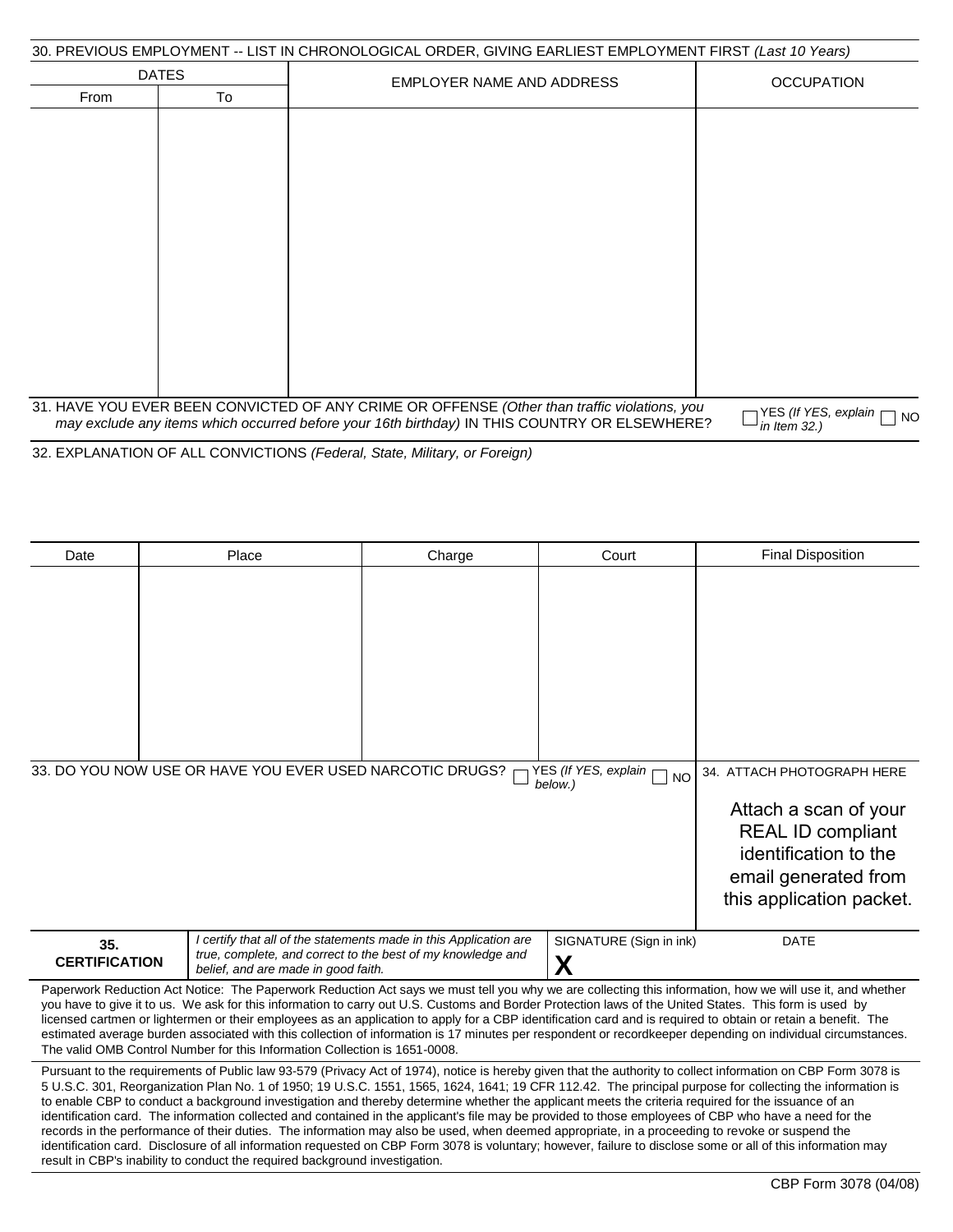

#### **U.S. Customs and Border Protection ADDITIONAL INSTRUCTIONS TO APPLICANTS FOR CUSTOMS AND BORDER PROTECTION AIRPORT SECURITY ACCESS**

Customs and Border Protection (CBP) Form 3078, Application for Identification Card, CBP Security Area Identification, question #31 asks, "Have you ever been convicted of any crime or offense (other than traffic violations, you may exclude any items which occurred before your 16th birthday) in this country or elsewhere?"

To properly answer this question, you must include the following:

- Any offenses, whether misdemeanor or felony, to which you pled *nolo contendere*, or no contest
- Any offenses, whether misdemeanor or felony, to which you pled guilty or were found guilty
- Any offenses, whether misdemeanor or felony, for which adjudication was withheld
- Any offenses, whether misdemeanor or felony, for which you were sentenced to incarceration
- Any offenses, whether misdemeanor or felony, for which you were placed on probation
- Any offenses, whether misdemeanor or felony, for which you were ordered to pay fines or restitution
- Any offenses, whether misdemeanor or felony, for which the record was sealed or expunged
- Any offenses meeting the above criteria that occurred in any state or country

There are no time limits for items above that must be included, except that offenses which occurred before your 16<sup>th</sup> birthday need not be included.

For the purpose of responding to this question, you are not required to disclose traffic violations, which are defined herein as non-criminal traffic or parking infractions. However, criminal traffic offenses punishable by incarceration must be disclosed.

Question #33 asks "Do you now use or have you ever used narcotic drugs?" To properly answer this question, please remember that the Federal government considers Marijuana use to be a schedule 1 narcotic. Note that the question asks *have you ever?*, all prior narcotics use should be included, as there are no time limits for this question. If answering yes, include the type of narcotic, and dates used.

The Port Director considers any false statement or omission on the application to be material to the applicant's honesty and integrity. By signing below, I affirm that I have read and understand the above statement on how to properly answer question #31 and question #33 of CBP Form 3078. I understand that failure to properly answer this, or any other question, on CBP Form 3078 may cause a denial or revocation of my application for Customs and Border Protection Security Access. **Furthermore, I am aware that federal law provides for imprisonment and/or fines for false statements or use of false documents in connection with the completion of this form and all attachments per 18 USC 1001.**

**Signature** 

Print name

**Date**